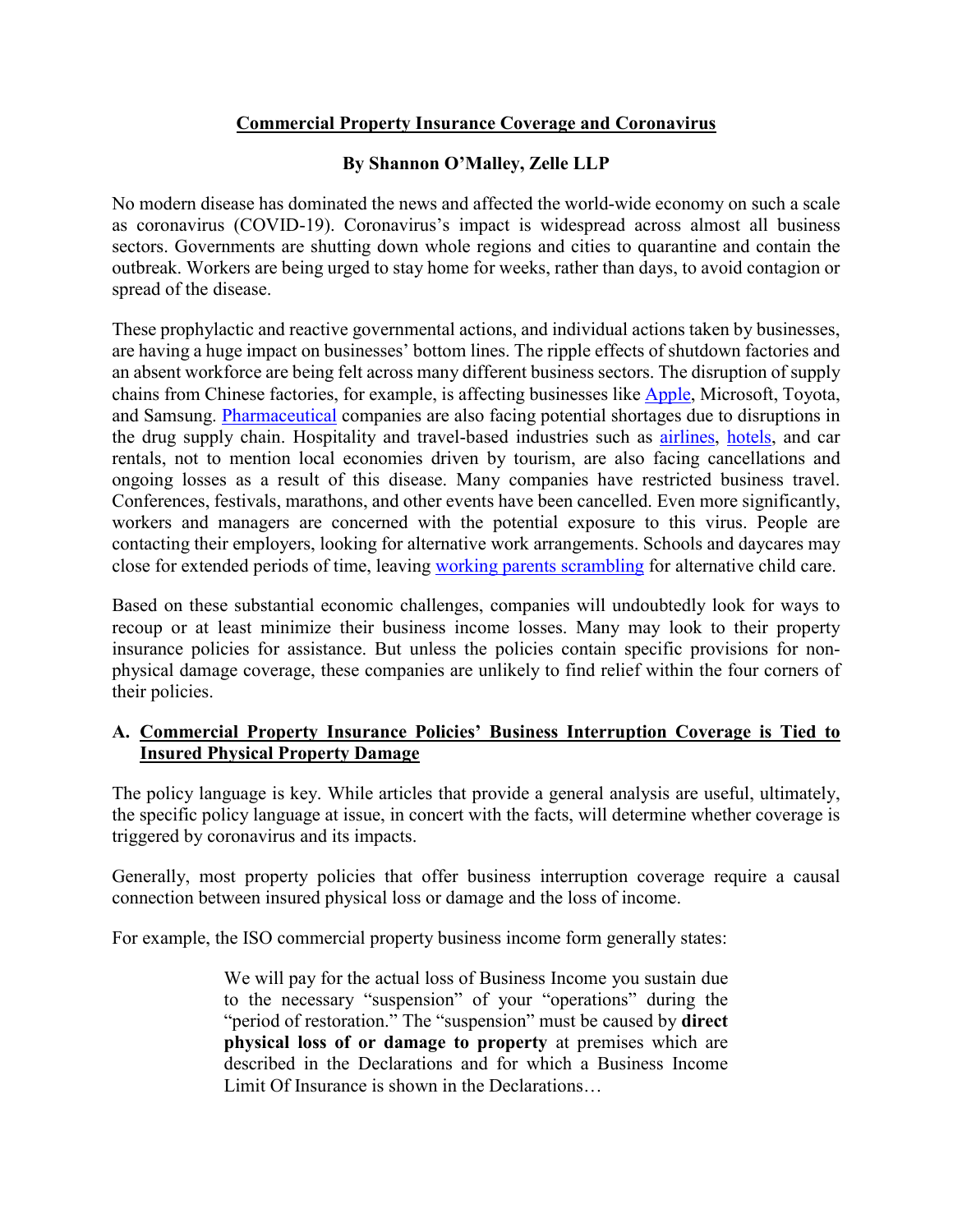The issue both insurers and insureds will face, therefore, is whether the insured's lost business income was the direct result of physical loss or damage. This will be a key issue in considering coverage for coronavirus-related claims. Coronavirus-related losses that businesses are experiencing to date are typically due to causes *other than physical property damage* – *e.g.*, people are staying home from work – they are not producing necessary good and services for other businesses, they are not traveling, and they are not purchasing goods and services to the same degree. None of these causes of economic loss are related to physical damage to insured property.

# **1. What is insured physical damage?**

Creative policyholders and their attorneys may try to link the virus and physical property damage. As always, the specific policy language at issue is key and should be thoroughly analyzed in the event an insured submits a claim under their property insurance policy arising out of any coronavirus event. Ultimately, the key factual issue is whether the insured property was actually physically altered and/or affected by the virus.

# **a. Physical loss or damage generally requires an alteration of the property.**

Importantly, there appears to be a split in jurisdictions as to what actually constitutes "physical loss or damage." Some courts restrict their analysis to require tangible changes resulting in material damage to property.<sup>[1](#page-1-0)</sup> Others more liberally find "physical loss" due to changes that cannot be seen or touched as long as there is a demonstrable alteration of the insured property.<sup>[2](#page-1-1)</sup>

One court analyzed whether property exposed to high humidity, mold, and mildew from wet air constituted direct physical loss or damage.[3](#page-1-2) The court determined there must be a distinct and demonstrable physical change to the property necessitating some remedial action to demonstrate physical loss or damage. "The recognition that physical damage or alteration of property may occur at the microscopic level does not obviate the requirement that physical damage need be distinct and demonstrable. In the methamphetamine odor damage cases, the physical damage is

<span id="page-1-0"></span> <sup>1</sup> *Universal Image Productions, Inc. v. Chubb Corp.*, 703 F.Supp.2d 705, 710 (E.D. Mich. 2010) (holding that even though mold and bacteria permeated a floor, because the entire premises did not need to be vacated, and the insured could not meet its burden to show it suffered any structural or any other tangible damage to the property, there was no direct physical loss to property); *Mastellone v. Lightning Rod Mut. Ins. Co.*, 175 Ohio App.3d 23, 41 (Oh. Ct. App. 2008) (holding that mold staining on exterior wood siding did not rise to the level of "physical injury" because it was only temporary and could be cleaned by using a solution of bleach and trisodium phosphate. The court concluded, "the presence of mold did not alter or otherwise affect the structural integrity of the siding. The experts all agreed that the mold was present only on the surface of the siding and could be removed without causing any harm to the wood. Absent any specific alteration of the siding, the [insureds] failed to show that their house suffered any direct physical injury as required by the homeowners' policy.").

<span id="page-1-1"></span><sup>&</sup>lt;sup>2</sup> In *Mellin v. Northern Security Ins. Co.*, 167 N.E. 544 (N.H. 2015), the New Hampshire Supreme Court found that cat urine odor emanating from a neighboring condominium constituted "physical loss." The court determined that an insured may suffer physical loss "from a contaminant or condition that causes changes to the property that cannot be seen or touched." *Id.* at 549. Importantly, however, even the *Mellin* court recognized that "physical loss" should not be interpreted overly broadly. It concluded that the term "'physical loss' requires a distinct and demonstrable alteration of the insured property." *Id.* at 550. For the *Mellin* court, this included changes perceived by the sense of smell.

<span id="page-1-2"></span><sup>3</sup> *Columbiaknit, Inc. v. Affiliated FM Ins. Co.*, No. CIV. 98-434-HU, 1999 WL 619100, at \*7 (D. Or. Aug. 4, 1999).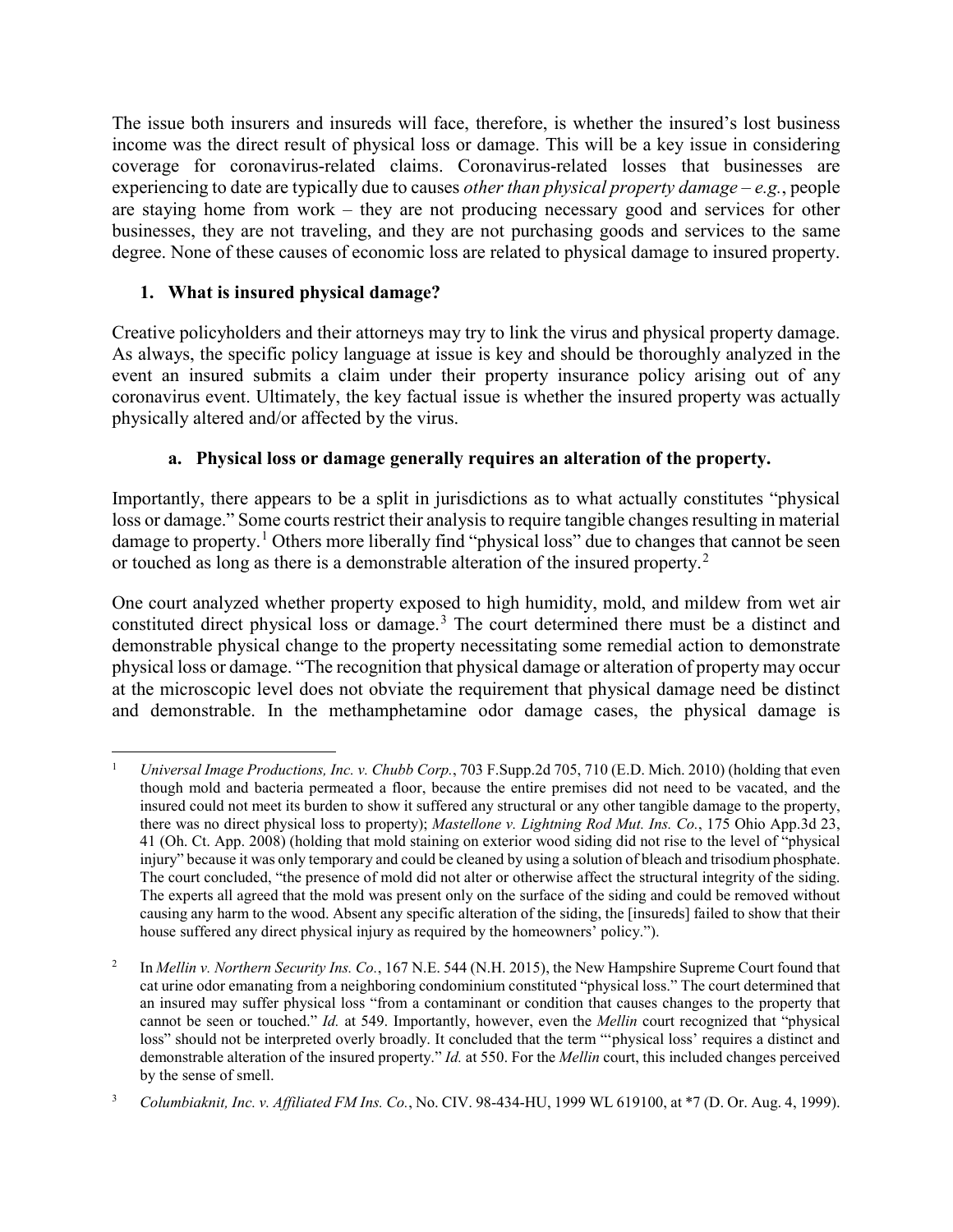demonstrated by the persistent, pervasive odor. In the absence of such odor, no physical damage could be found. **The mere adherence of molecules to porous surfaces, without more, does not equate to physical loss or damage**."[4](#page-2-0)

Here, policyholders are likely to argue that the physical impact of a virus from an infected person's coughing or sneezing physically damages property. But some courts appear to reject the notion that a simple sneeze or cough physically alters or changes property such to cause "physical loss or damage." The fact that the virus may be cleaned without essentially altering the property is evidence that there is no initial damage. And the insured bears the burden to meet the threshold issue that there is physical loss or damage.<sup>[5](#page-2-1)</sup> Nevertheless, it is not wholly clear whether all jurisdictions would follow this analysis and the facts in each case may be determinative.

# **b. The property must actually be physically affected by coronavirus.**

While policyholders will use cases discussing intangible losses to property such as odors and gases to support their claim that property potentially affected by the virus is physically damaged, it is important to be aware which jurisdiction's law applies and the facts of the case. Regardless, courts appear to universally require the insured's property to be, in some way, physically affected.

Therefore, there needs to be investigation to confirm that the virus did, indeed, touch the property. Courts **actually require physical damage, rather than the supposition of damage**. Courts have rejected insureds' claims for loss when a federal authority prohibits import due to suspected contamination without a showing of actual physical damage.<sup>[6](#page-2-2)</sup> Courts recognize that although property may be *treated as if it were physically contaminated* by disease and lost its function, insurance policies specifically require a physical loss. To characterize an insured's inability to transport its product across the border and sell the product in the United States as direct physical loss to property, without showing actual damage, renders the word "physical" meaningless.<sup>[7](#page-2-3)</sup>

Therefore, to the extent a company may seek damages because product may come from a region affected by coronavirus, or even from a location where an infected person worked, without a demonstration of physical damage (*i.e.* confirmation of coronavirus's presence), it should not be covered.

Notably, the virus is thought to be spread from person-to-person through droplets (*i.e.* sneezes and coughing). While there may be spread from contact with infected surfaces or objects, this [is not](https://www.cdc.gov/coronavirus/2019-ncov/about/transmission.html)  considered the primary [way the virus is spread.](https://www.cdc.gov/coronavirus/2019-ncov/about/transmission.html) Therefore, whether a company that shuts down to clean surfaces potentially impacted by the virus actually sustained physical loss or damage, rather than just suspected damage, is an important consideration.

<span id="page-2-0"></span>*Id.* (emphasis added).

<span id="page-2-1"></span><sup>&</sup>lt;sup>5</sup> *Id.* (recognizing it is the insured's burden to show that a covered loss has occurred and the property was physically damaged).

<span id="page-2-2"></span><sup>6</sup> *Source Food Technology, Inc. v. U.S. Fidelity and Guar. Co.*, 465 F.3d 834 (8th Cir. 2006).

<span id="page-2-3"></span><sup>7</sup> *Id*. at 838.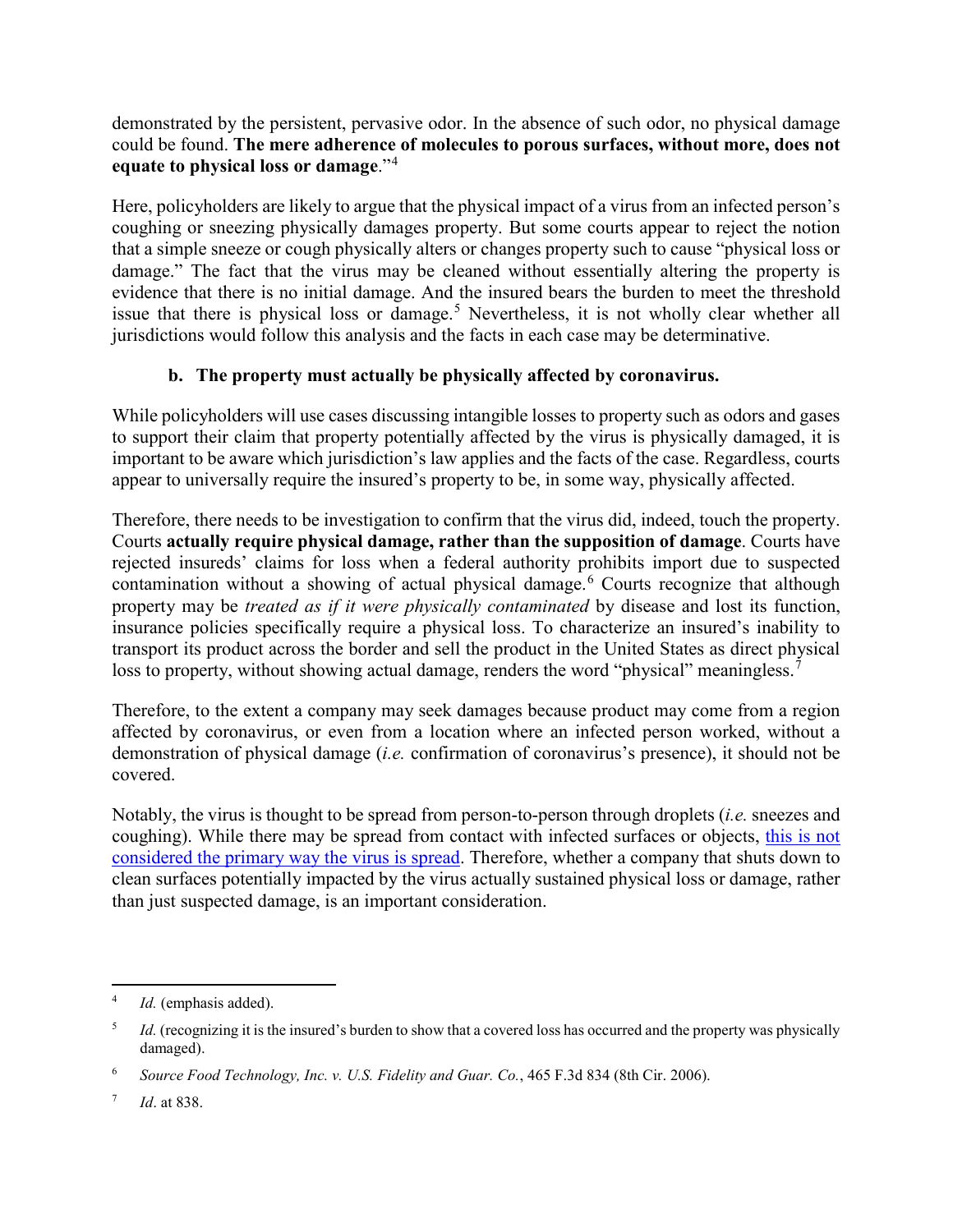## **c. Other policy hurdles.**

Even if coronavirus contamination could be considered physical damage to property, other policy terms and conditions may limit or preclude coverage.

First, an insurer is typically only liable for the lesser of the cost to repair or replace the lost or damaged property. The question is, then, what is the cost to remediate coronavirus from the property? Is it simply washing down surfaces with soapy water and testing? While the information concerning remediating the virus from surfaces is still new and likely developing, most experts agree that cleaning surfaces with [soap and water, bleach, or vinegar will kill the virus.](https://time.com/5792362/cleaning-products-coronavirus/) Moreover, there is evidence that the virus [only lasts on surfaces between 2 hours and nine days.](https://www.businessinsider.com/bleach-kill-prevent-coronavirus-possible-pandemic-infection-between-people-2020-2) In fact, in at least one case, an office in [Kuala Lumpur](https://www.nst.com.my/news/nation/2020/03/571052/khazanahs-office-undergoing-clean-over-covid-19) was closed for thorough cleaning following the confirmation of infection of an employee. That closure, however, was expected to last only one day.

Other coverage questions are also implicated. For example, most policies tie deductibles to the number of occurrences. How many occurrences of the virus may be triggered? Is it an occurrence each time an infected person sneezes or distributes particles of the virus on property? Similarly, if the property is cleaned, and someone re-infects the location, is that a separate occurrence triggering a new deductible?

Another factor is that business interruption coverage is tied to a policy's period of restoration (aka period of indemnity or period of liability). In some ISO forms, the period of restoration has a waiting period, such as 72 hours, before coverage begins. And the period lasts only as long as it *should* take to repair the physical loss or damage using due diligence and dispatch. If the "physical damage" is the particles of virus on surfaces of a building, how long should it reasonably take to use soap and water, or bleach, to clean those surfaces?

In conjunction with the insured's obligation to show actual physical damage, these other examples demonstrate that an insured will face numerous hurdles to recovery under a typical property policy.

# **2. Exclusions may apply to preclude coverage.**

If the insured can demonstrate that product or property was damaged by coronavirus, policies may also contain exclusions that preclude coverage.

Typically, policies exclude coverage for contamination and pollution. Many such policies include the words "bacteria" and "virus" in those provisions. If the policy explicitly excludes viruses, "damage" arising from coronavirus is not covered.

The contamination exclusion may also apply to preclude coverage. The language of the policy and the specific exclusion will be important. Also important is whether the virus is actually present to cause damage. For example, if an insurer seeks to rely on the contamination exclusion to preclude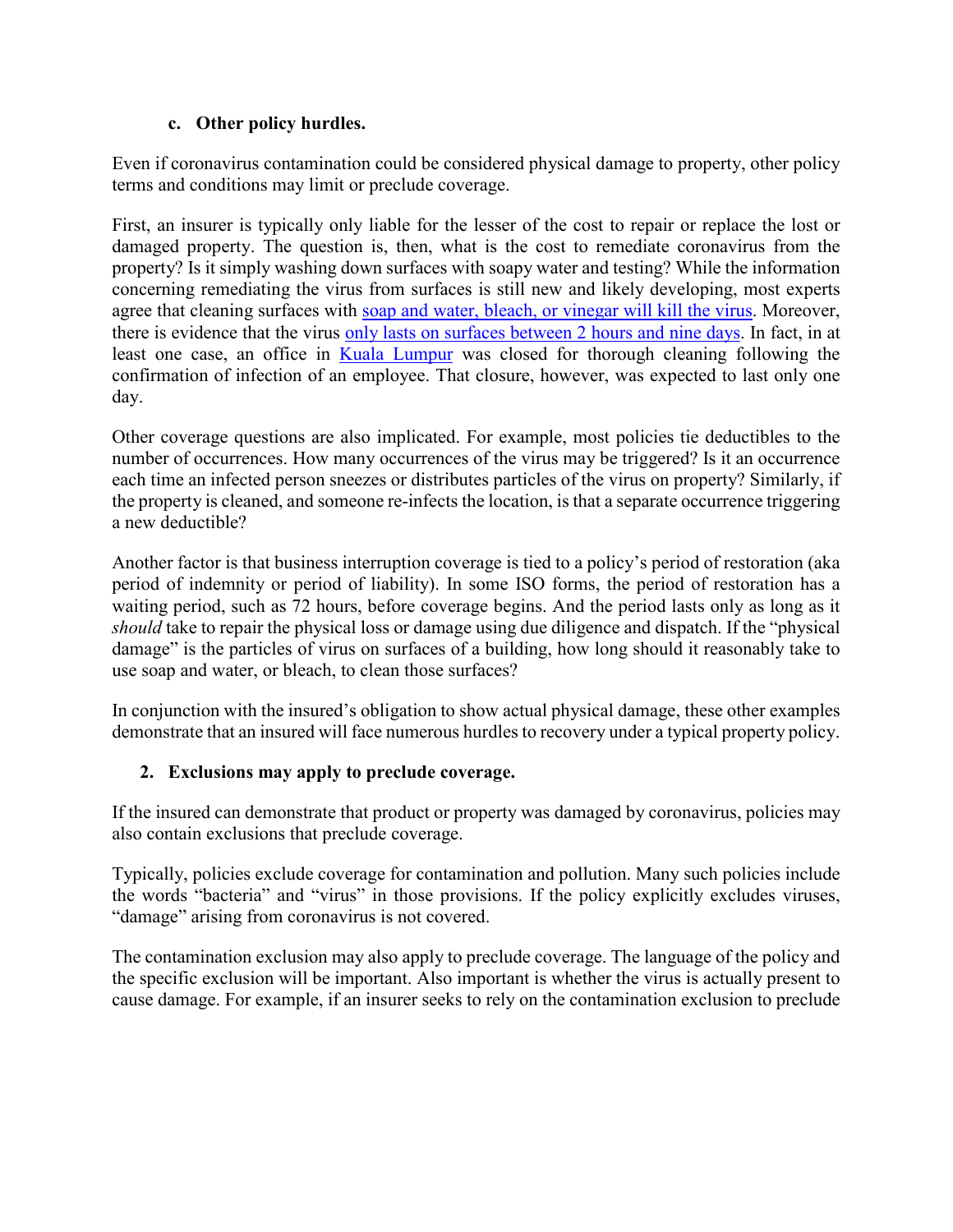coverage for "damage" caused by the coronavirus, courts may require the insurer to demonstrate the property was actually contaminated by the virus. $8$ 

Some courts are loathe to expansively apply the contamination exclusion. They apply the term "contamination" contextually, and find it is a question of material fact for the jury to determine its ultimate meaning.<sup>[9](#page-4-1)</sup> Many courts have expressed concern on the seemingly "limitless" application the term "contamination" may encompass. Therefore, the context of the contamination exclusion as a whole must be considered when applying it to coronavirus.

Accordingly, certain exclusions may apply to preclude claims for alleged property damage from coronavirus, but those exclusions must be analyzed closely in the context of the policy and the facts.

#### **B. Some Special Coverages and Policy Provisions May Have Non-Physical Damage Coverage Extensions**

Typical property insurance coverage forms require the property to actually sustain physical loss or damage. Notably, however, some policies have expanded coverage to include non-physical types of loss. And certain insurance programs write coverage for cancellations specifically relating to epidemics.

A prudent insurer should look for endorsements or provisions within a policy that carve out and cover non-physical damage. This may include crisis management coverage, **coverage for interruption by communicable disease**, or cancellation of bookings coverage.

These provisions must be reviewed carefully to determine their breadth, including whether they may be extended to cover upstream or downstream losses due to closure of supplier or customer locations due to fear of infectious diseases. Many of these provisions make clear that they apply when there is actual, not suspected, presence of communicable diseases at the insured's location.

These provisions also often have limitations such as sublimits and waiting periods that may affect the insured's claim. Nevertheless, the provisions should be considered in the context of the policy as whole to determine whether coverage exists and how the policy responds.

## **C. Specific Business Interruption Provisions Require the Income Loss to Directly Result from Insured Physical Loss or Damage**

Property policies often provide business interruption coverage arising out of damage to the insured's property. If there is no direct damage to the insured's property due to the virus, however, the insured may look to extensions of coverage for indirect losses arising from the virus. This policy language must also be closely reviewed, however, because these provisions typically also require physical loss or damage to property to trigger coverage.

<span id="page-4-0"></span> <sup>8</sup> *Duensing v. Traveler's Companies*, 257 Mon. 376, 849 P.2d 203 (Mont. 1993).

<span id="page-4-1"></span><sup>9</sup> *Parks Real Estate Purchasing Grp. v. St. Paul Fire & Marine Ins. Co.*, 472 F.3d 33, 45 (2d Cir. 2006).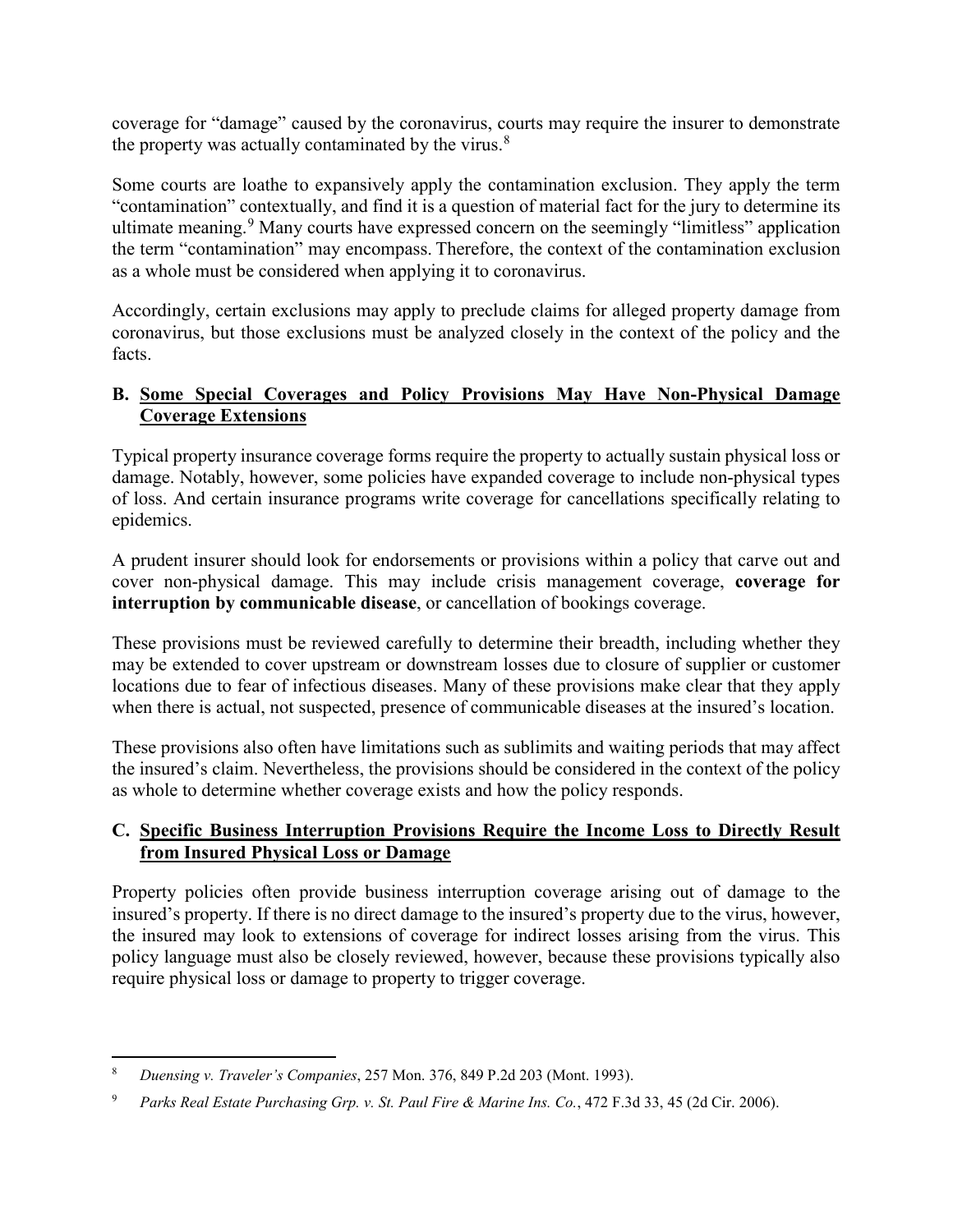#### **1. There must be a causal connection between the property damage and the business interruption loss.**

If an insured seeks business interruption coverage due to "damage" at its property arising from coronavirus, the insured's loss of business must still be **causally connected** to the physical loss or damage. For example, an insured's business may sustain losses due to causes other than insured physical loss or damage to property, such as a lack of workers, a decline in tourism, or a reduction in aggregate demand for goods and services as people stay home and businesses close. Property policies provide coverage for business interruption losses directly resulting from insured property damage. Courts interpreting the language "directly resulting from" as requiring the insured to demonstrate that there is a causal link between insured property damage and the claimed time element loss.[10](#page-5-0)

Therefore, to the extent there are other non-covered causes of an insured's loss, those must be assessed and considered in the evaluation of any claim. Losses that are not causally connected to physical loss or damage to the insured's property may not be covered.

## **2. The Period of Restoration may limit coverage.**

Moreover, property policies do not provide business interruption coverage for an unlimited period of time following damage. Rather, business interruption coverage is limited to the Period of Restoration (also called Period of Indemnity and Period of Liability). Policies typically define a Period of Restoration as:

the period of time that:

- a. begins with the date of accidental direct physical loss caused by an insured loss at the described premises; and
- b. ends on the date when the property at the described premises should be repaired, rebuilt or replaced with reasonable speed and similar quality.

<span id="page-5-0"></span> <sup>10</sup> *See, e.g., Fresh Express Inc. v. Beazley Syndicate 2623/623 at Lloyd's*, 199 Cal.App.4th 1038, 1056, 131 Cal.Rptr.3d 129 (Cal. App. 2011) (rejecting an insured's claim for business loss due to the FDA's Advisory to consumers regarding potential E. coli in spinach and the subsequent reduction in the insured's earnings because there was no causal link or nexus between the business loss and an event covered by the policy); *Commonwealth Enterprises v. Liberty Mut. Ins. Co*., 101 F.3d 705, 1996 WL 660869 (9th Cir. 1996) (rejecting the insured's claim for lost business income under California law, even though a fire initially caused the insured's interruption, because that interruption was primarily caused by the discovery of asbestos contamination, not fire damage); *Syufy Enterprises v. Home Ins. Co. of Indiana*, No, 94-0756, 1995 WL 129229, \* 2 (N.D. Cal. 1995) (excluding coverage for business interruption loss due to curfews following the Rodney King trial because the loss was not a direct result of damage to or destruction of property and, therefore, the insured could not demonstrate the requisite causal link necessary for involving coverage); *Pacific Coast Eng. Co. v. St. Paul Fire & Marine Ins. Co*., 9 Cal.App.3d 270, 274, 88 Cal.Rptr. 122 (Cal. App. 1970) (finding that a property policy only provides business interruption coverage for losses directly resulting from interruption of the operations at the insured's property, not merely from the interruption of the work being done at the insured's location at the time of the loss).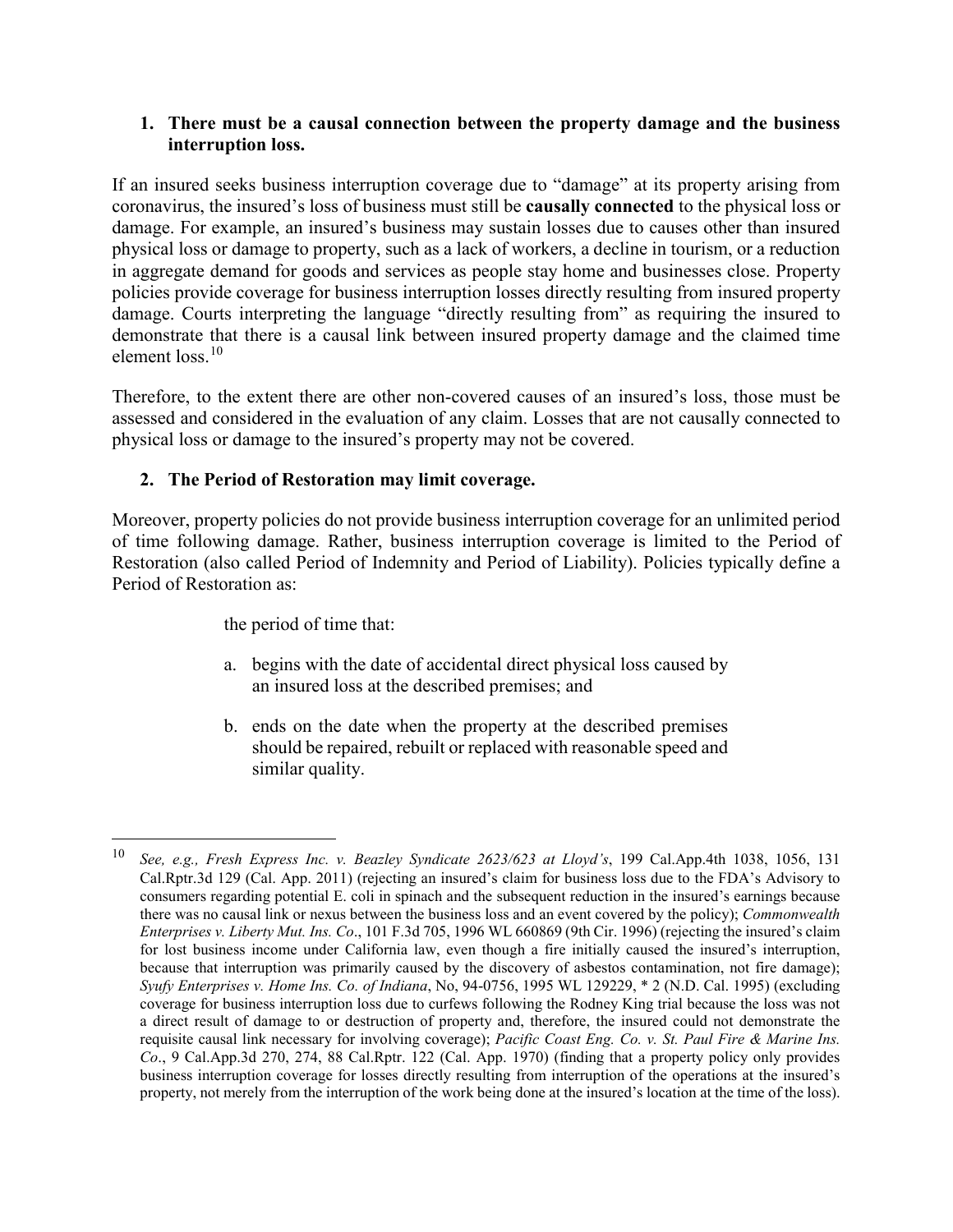Courts interpret this language to mean "the time by which an insured acting 'as quickly as possible' would have completed repairs to its property. This is a theoretical calculation reflecting 'the length of time required with the exercise of due diligence and dispatch to rebuild, repair or replace the damaged premises. Where the actual restoration period exceeds the theoretical period or where the premises are not restored, the theoretical period becomes the computation period.'"[11](#page-6-0)

Therefore, if the business interruption coverage is tied to the theoretical period of time it should take an insured, acting with due diligence and dispatch, to clean the property to remove traces of coronavirus, the Period of Restoration is likely to be [relatively short.](https://www.yahoo.com/news/surfaces-sneezes-sex-coronavirus-cannot-132505758.html) Companies may experience prolonged periods of delays, potential shutdowns, and loss of productivity due to employee illness or other issues unrelated to physical damage to their property that do not fall within coverage or the Period of Restoration.

# **3. Civil authority coverage generally should not apply.**

Because many companies are not likely to have a direct claim for damage to their property, they may look to other coverages in their business interruption policies. The most obvious type of business interruption coverage that policyholders may look to in making a claim arising out of coronavirus is their business interruption civil authority coverage.

Civil authority coverage generally does not require physical damage to the insured's property. Rather, the coverage is based on the interruption of the insured's business, when an order of civil or military authority impairs access to the insured's property as a result of insured physical damage. Therefore, coverage is generally contingent on actual physical property damage, rather than fear of contagion.

Many civil authority provisions are reactive and do not provide coverage for prophylactic measures. Courts addressed this issue following 9/11 and rejected claims arising from the FAA's closure of airspace.[12](#page-6-1) One court determined the government's order to shut down all air traffic was not the direct result of property damage, but rather was "based on the fear of future attacks."<sup>[13](#page-6-2)</sup> "The Airport was reopened when it was able to comply with more rigorous safety standards; the timetable had nothing to do with repairing, mitigating, or responding to the damage caused by the attack on the Pentagon."[14](#page-6-3) Based on this, the court determined the insured's loss was not the "direct result" of damage to adjacent premises.

<span id="page-6-3"></span><sup>14</sup> *Id.* at 135.

<span id="page-6-0"></span> <sup>11</sup> <sup>G</sup>*&S Metal Consultants, Inc. v. Cont'l Cas. Co*., 200 F. Supp. 3d 760, 769 (N.D. Ind. 2016). *See also Steel Products Co. v. Millers Nat. Ins. Co*., 209 N.W.2d 32, 38 (Iowa 1973); *Duane Reade, Inc. v. St. Paul Fire & Marine Ins. Co*., 411 F.3d 384, 398 (2d Cir.2005); *SR Int'l Bus. Ins. Co. v. World Trade Ctr. Properties, LLC*, No. 01 CIV. 9291, 2005 WL 827074, at \*3–4 (S.D.N.Y. Feb. 15, 2005) (collecting cases).

<span id="page-6-1"></span><sup>&</sup>lt;sup>12</sup> *United Air Lines, Inc. v. Insurance Co. of the State of Pennsylvania*, 439 F.3d 128 (2d Cir. 2006).

<span id="page-6-2"></span><sup>13</sup> *Id.* at 134.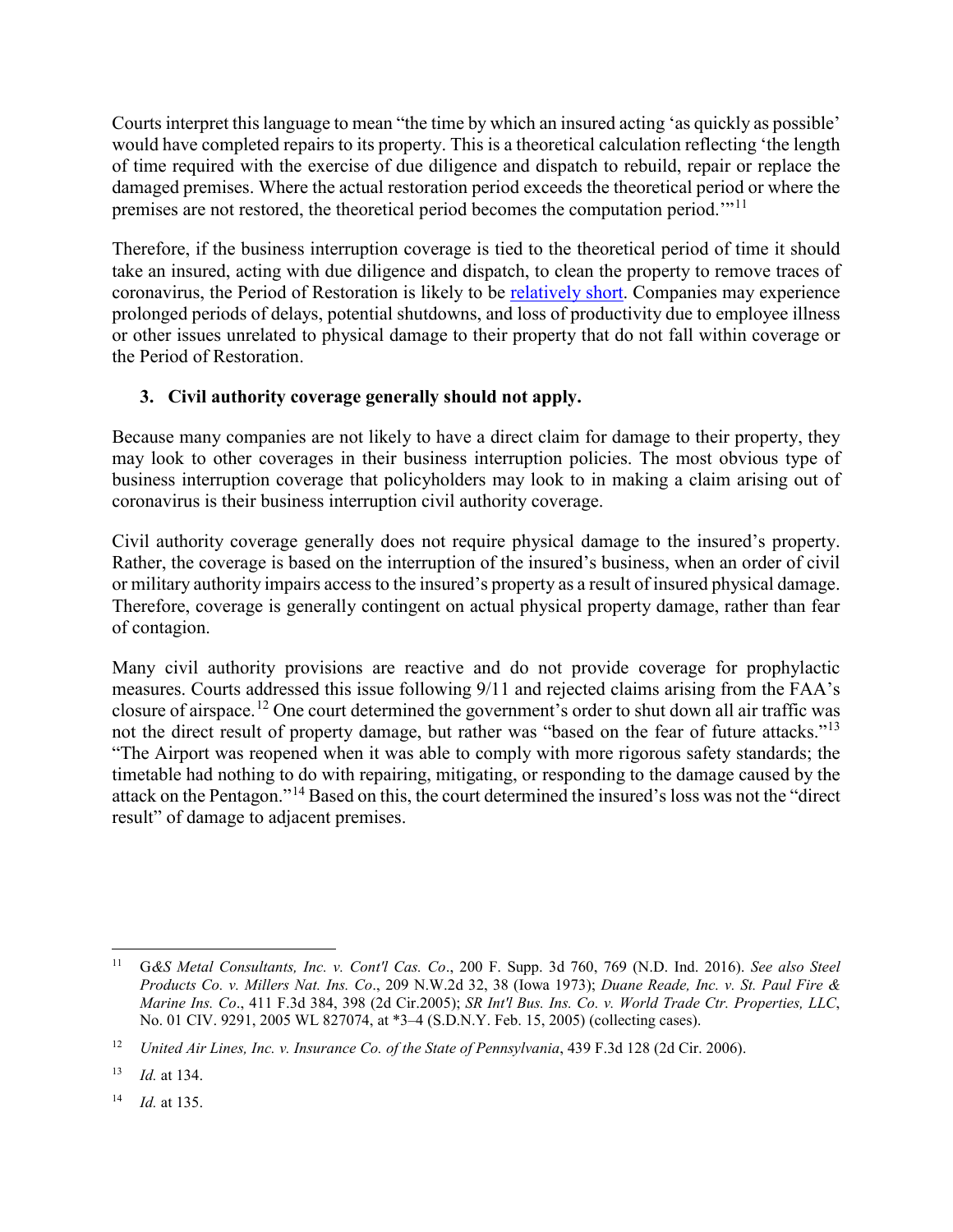In locations subject to damaging weather events, such as hurricanes, courts have applied policies as written, and rejected insureds' attempts to seek coverage when orders are issued before property damage occurs.<sup>[15](#page-7-0)</sup> One court noted:

> The Policy's plain language requires that the civil authority prohibit access as a "direct result of direct physical loss or damage to property" within one mile of the [insured's] premises. The Policy does not insure against impairment of operations that occurs simply because a civil authority prohibits access unless the civil authority order meets the requirements of the policy—one of those requirements is a nexus between the order and certain physical damage. Reading the Civil Authority section as a whole, it is clear that it was not written with the expectation that a civil authority order prohibiting access would issue before the property damage that forms the basis of the order actually occurs. The direct nexus between the damage sustained and the order that the policy requires suggests that the Policy was designed to address the situation where damage occurs and the civil authority subsequently prohibits access.

Accordingly, unless the insured can prove that an order of civil authority was directly due to property damage at or near the insured's location, the Policy's civil authority provision should not apply.

## **4. Contingent BI coverage generally should not apply.**

Another potential avenue for coverage that an insured may look to is an insurance policy's contingent business interruption provision ("CBI"). CBI insures against a company's lost business in the event the insured's customer or supplier sustains insured physical loss or damage at their property. A typical provision provides:

> This policy...is extended to cover the actual loss sustained by the Insured resulting from the necessary interruption of the business conducted by the Insured, whether partial or total, caused by loss, damage or destruction covered herein...to:

> Property that directly or indirectly prevents a supplier of goods, services or information to the Insured from rendering their goods, services or information or property that directly or indirectly prevents a receiver of goods, services or information from the Insured from accepting or receiving the Insured's goods, services or information.

Therefore, if a business sustains a loss because its supplier is a factory in China, which is shut down due to coronavirus, then that business may attempt to seek coverage under the CBI provision.

<span id="page-7-0"></span> <sup>15</sup> *Jones, Walker, Waechter, Poitevent, Carrere & Denegre, LLP v. Chubb Corp.*, No. CIV.A. 09-6057, 2010 WL 4026375, at \*3 (E.D. La. Oct. 12, 2010).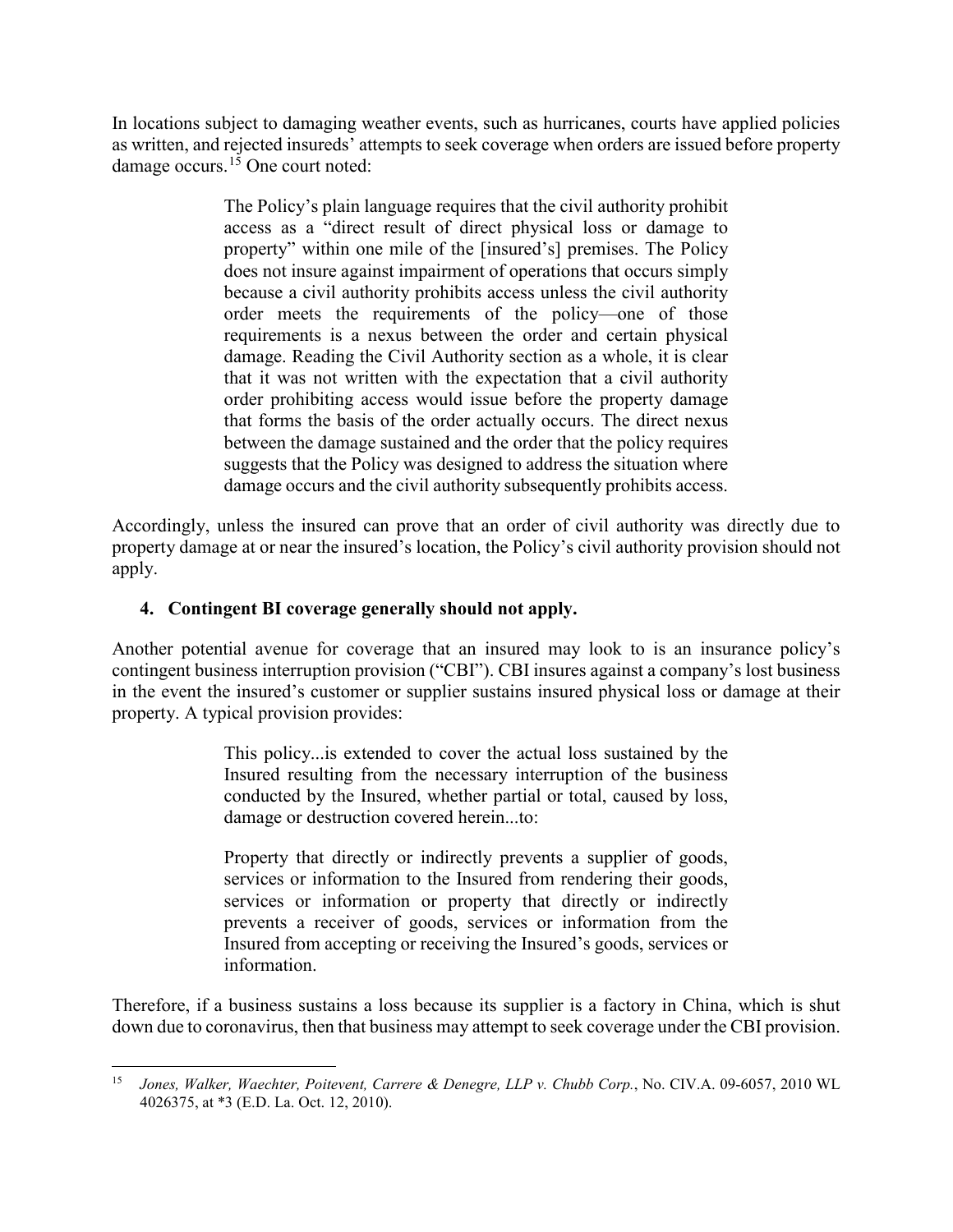But like the civil authority coverage, the supplier's shut down generally must be caused by insured physical loss or damage.

The insured bears the burden to show that "the claimed business loss was caused by damage to property that 'directly or indirectly prevent[ed]' a client from accepting or receiving [the insured's] services."<sup>[16](#page-8-0)</sup> If the insured cannot identify any interruption of its business due to property damage to a customer or supplier, there likely is no coverage.

Notably, it may be difficult to determine the reason behind the shutdown of suppliers' or customers' locations. Whether those shutdowns are due to actual physical damage, or (as is more probable) to quarantine and contain the spread of the virus from person-to-person, the insured bears the burden to produce evidence triggering coverage.

Even if the insured may be able to demonstrate there was damage at a supplier's or customer's location, other policy provisions may also affect coverage. Many policies have sublimits for CBI coverage, waiting periods, and high deductibles. These factors also must be considered when analyzing any CBI claim.

## **5. Ingress/Egress.**

Some policies have extensions of coverage for Ingress/Egress, which covers the insured's loss due to the necessary interruption of the insured's business due to prevention of ingress to or egress from the insured's property, whether or not the insured's property was damaged. Again, insureds seeking coverage under their policies' ingress/egress provisions must show that their property cannot be accessed due to actual insured physical loss or damage.[17](#page-8-1) With respect to coronavirus claims, it may prove challenging to demonstrate that any ingress is prevented due to physical damage, rather than fear of bodily injury due to person-to-person contagion.

## **6. Other BI coverages.**

Other typical BI coverages in policies may also be examined for coverage. For example, some policies provide coverage for Logistics Extra Costs or Attractive Property Coverages. Like civil authority, CBI, and Ingress/Egress provisions, however, these provisions generally tie the loss of income to insured physical loss or damage. Therefore, the insured typically still must prove that its lost income is due to actual physical damage. As discussed, the insured will likely have difficulty meeting this burden.

## **D. Conclusion**

Businesses are unquestionably being affected by coronavirus. Companies are suspending travel for their employees. Some employees are being urged to work from home. Even the CDC is

<span id="page-8-0"></span> <sup>16</sup> *Arthur Andersen LLP v. Fed. Insurance Co*., 416 N.J. Super. 334, 349, 3 A.3d 1279, 1288 (App. Div. 2010).

<span id="page-8-1"></span><sup>17</sup> *See e.g. City of Chicago v. Factory Mut. Ins. Co*., No. 02 C 7023, 2004 WL 549447, at \*4 (N.D. Ill. Mar. 18, 2004) (holding "upon careful interpretation of each clause of the Ingress/Egress policy within the context of the contract as a whole, it becomes clear that the provision insures against business interruptions due to the prevention of ingress to or egress from the City's airports, provided that the prevention is the result of direct physical damage to property that is at or within 1,000 feet of the airport premises.").